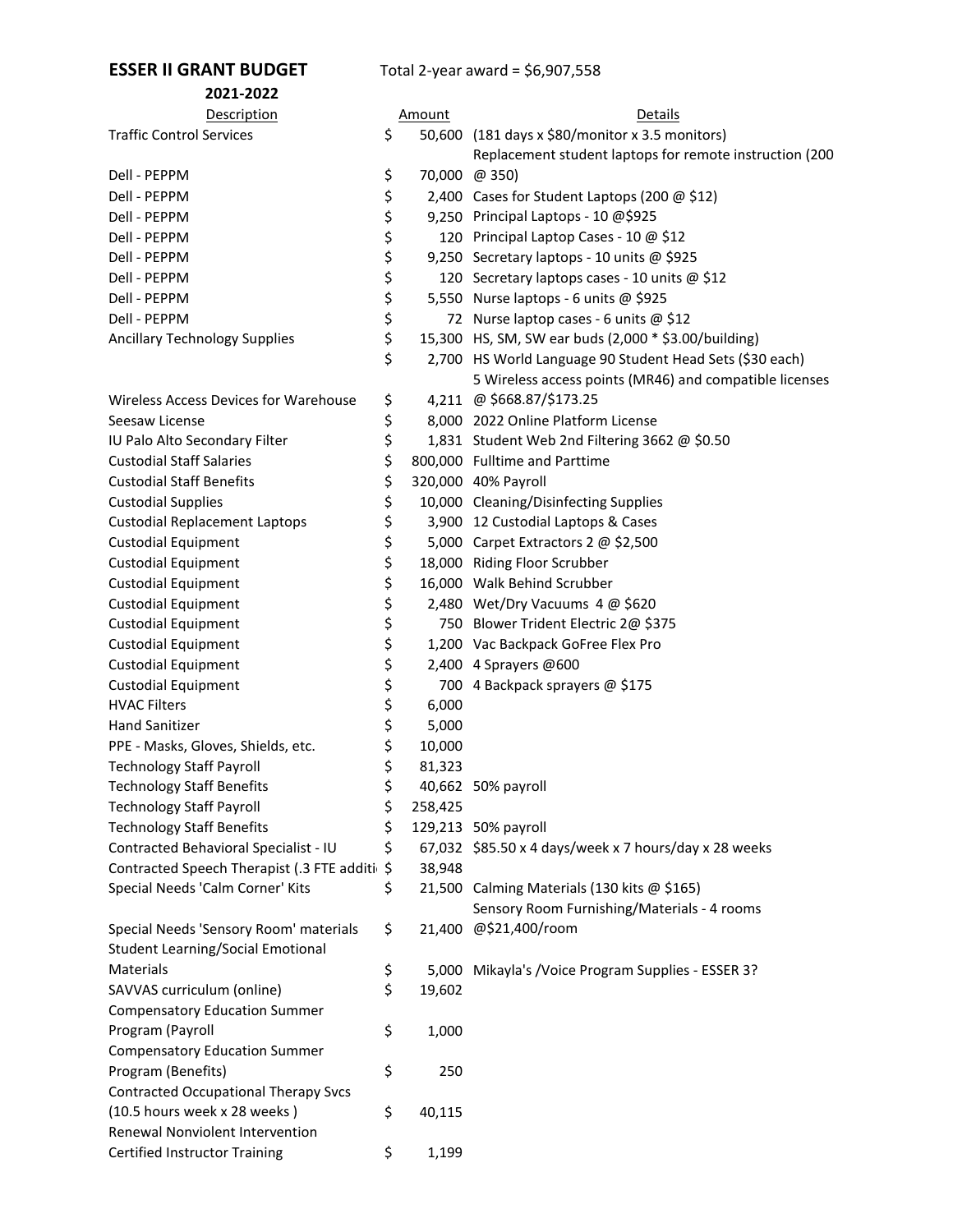## **ESSER II GRANT BUDGET** Total 2-year award = \$6,907,558

| 2021-2022                                    |        |       |                                                          |
|----------------------------------------------|--------|-------|----------------------------------------------------------|
| Description                                  | Amount |       | Details                                                  |
| Initial Nonviolent Intervention Certified    |        |       |                                                          |
| <b>Instructor Training</b>                   |        | 3,699 |                                                          |
| <b>Classroom Culture Instructor Training</b> | S      | 2.799 |                                                          |
| Q-Interactive                                | \$     |       | 5,723 Psychological Testing Materials                    |
|                                              |        |       | Promote social distancing, easier for custodians to move |
| Smith Replacement Cafeteria Furniture        | S      |       | 18,000 for cleaning                                      |
| Awarded Bid Contractor                       |        |       | 100,000 QE BAS Replacement                               |
| Awarded Bid Contractor                       |        |       | 125,000 Swift Water System Upgrade                       |
| Awarded Bid Contractors                      |        |       | 500,000 HVAC Upgrades                                    |

**\$ 2,861,722**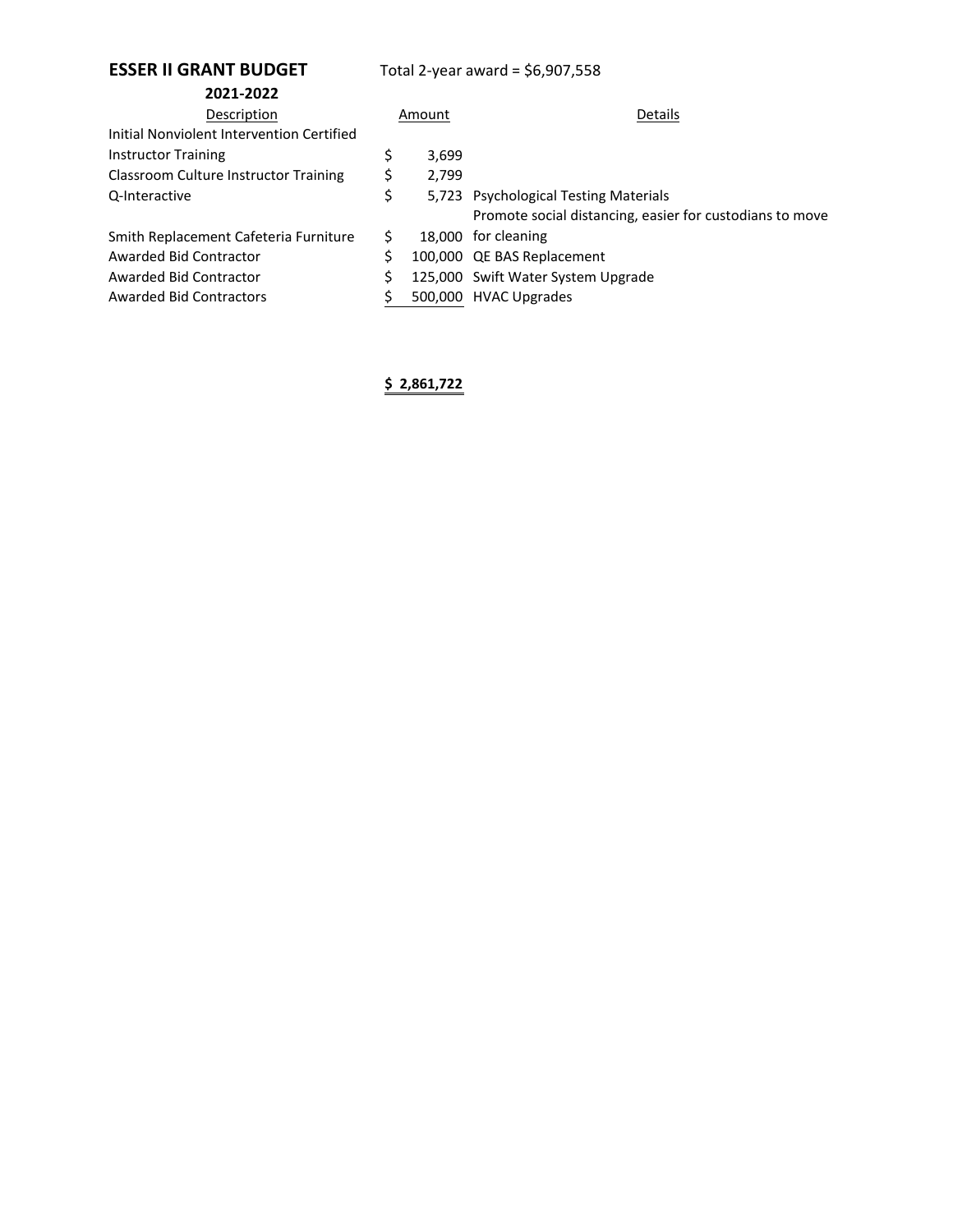| 2022-2023                       |        |                                                 |
|---------------------------------|--------|-------------------------------------------------|
| Description                     | Amount | Details                                         |
| <b>Traffic Control Services</b> |        | 50,600 (181 days x \$80/monitor x 3.5 monitors) |
|                                 |        | Replacement student laptops for remote          |
| Dell - PEPPM                    |        | 70,000 instruction (200 @ 350)                  |
| Dell - PFPPM                    |        | 2,400 Cases for Student Laptops (200 $@$ \$12)  |

| Ancillary Technology Supplies |  | 18,000 HS, SM, SW ear buds (2,000 * \$3.00/building) |  |
|-------------------------------|--|------------------------------------------------------|--|
|-------------------------------|--|------------------------------------------------------|--|

| Seesaw License                       | S. | 8,000 2023 Online Platform License                   |
|--------------------------------------|----|------------------------------------------------------|
| <b>IU Palo Alto Secondary Filter</b> | S. | 1,831 Student Web 2nd Filtering 3662 $\omega$ \$0.50 |
| <b>Custodial Staff Salaries</b>      |    | \$ 800,000 Fulltime and Parttime                     |
| <b>Custodial Staff Benefits</b>      |    | \$ 320,000 40% Payroll                               |
| <b>Custodial Supplies</b>            | S. | 10,000 Cleaning/Disinfecting Supplies                |
|                                      |    |                                                      |

| <b>Custodial Equipment</b>               | \$            | 18,000 Riding Floor Scrubber                                |
|------------------------------------------|---------------|-------------------------------------------------------------|
| <b>Custodial Equipment</b>               | \$            | 16,000 Walk Behind Scrubber                                 |
| <b>Custodial Equipment</b>               | \$            | 2,480 Wet/Dry Vacuums 4 @ \$620                             |
| <b>Custodial Equipment</b>               | \$            | 750 Blower Trident Electric 2@ \$375                        |
| <b>Custodial Equipment</b>               | \$            | 1,200 Vac Backpack GoFree Flex Pro                          |
| <b>Custodial Equipment</b>               | \$            | 2,400 4 Sprayers @600                                       |
| <b>Custodial Equipment</b>               | \$            | 700 4 Backpack sprayers @ \$175                             |
| <b>HVAC Filters</b>                      | \$<br>6,000   |                                                             |
| <b>Hand Sanitizer</b>                    | \$<br>5,000   |                                                             |
| PPE - Masks, Gloves, Shields, etc.       | \$<br>7,200   |                                                             |
| <b>Technology Staff Payroll</b>          | \$<br>82,949  |                                                             |
| <b>Technology Staff Benefits</b>         | \$            | 41,475 50% payroll                                          |
| <b>Technology Staff Payroll</b>          | \$<br>263,594 |                                                             |
| <b>Technology Staff Benefits</b>         | \$            | 131,797 50% payroll                                         |
| Contracted Behavioral Specialist - Il \$ |               | 67,032 $$85.50 \times 4$ days/week x 7 hours/day x 28 weeks |
| Contracted Speech Therapist (.3 FTI \$   | 38,948        |                                                             |
| Special Needs 'Calm Corner' Kits         |               | Calming Materials (130 kits @ \$165)                        |
| Special Needs 'Sensory Room' mate \$     | 21,400        |                                                             |
| <b>Student Learning/Social Emotional</b> |               |                                                             |
| <b>Materials</b>                         | \$            | 7,844 Mikayla's / Voice Program Supplies                    |
| <b>Compensatory Education Summer</b>     |               |                                                             |
| Program (Payroll                         | \$<br>1,000   |                                                             |
| <b>Compensatory Education Summer</b>     |               |                                                             |
| Program (Benefits)                       | \$<br>250     |                                                             |
| <b>Contracted Occupational Therapy</b>   |               |                                                             |
| <b>Sycs</b>                              | \$<br>40,115  |                                                             |